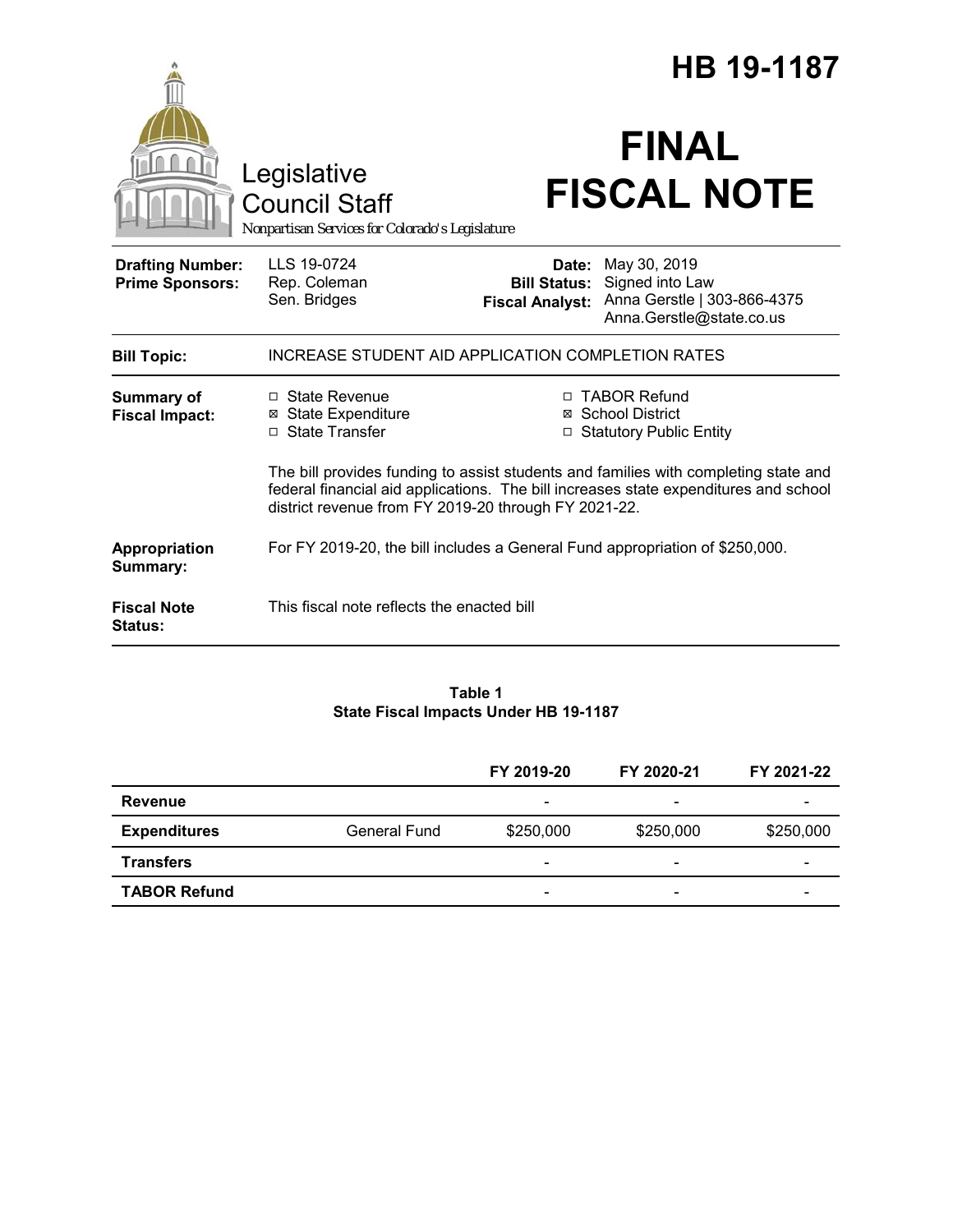May 30, 2019

# **Summary of Legislation**

The bill requires that the General Assembly appropriate \$250,000 per year in FY 2019-20, FY 2020-21, and FY 2021-22 for the State Board of Education to distribute to local education providers that receive a school counselor corps grant. Local education providers must use the additional funding to :

- develop and distribute information regarding the process for and benefits of completing the Free Application for Federal Student Aid (FAFSA), and state financial aid applications;
- training school counselors on best practices to support students and families with filling out the FAFSA and state financial aid applications, with an emphasis on supporting communities with historically low completion rates; and
- organizing opportunities for students and families to meet with stakeholders who assist in completing the FAFSA and state financial aid applications.

The bill requires that a comparison of the number of students who completed the FAFSA and state financial aid applications each year a grant is awarded be included in the annual report submitted to CDE by grant recipients. The bill is repealed July 1, 2023.

## **Background**

The School Counselor Corps Grant Program was created in 2008 to increase the availability of school-based counseling and increase the graduation rate and percentage of students who continue into postsecondary education. Since the program's inception, 427 secondary schools, representing 101 districts, have participated. For FY 2018-19, the program was appropriated about \$10.0 million from the State Education Fund, and 2.0 FTE. CDE may use up to 3 percent of the appropriation for administrative expenses.

### **State Expenditures**

The bill increases state General Fund expenditures in the Colorado Department of Education (CDE) by \$250,000 annually in FY 2019-20 through FY 2021-22. This funding will be distributed to grant recipients. The number of local education providers awarded a grant has ranged from 10 to 25 per year, with some education providers serving multiple sites.

CDE will incur additional workload to distribute the funding to local education providers that receive a school counselor corps grant, and to incorporate additional information into the annual grant program report. This workload can be accomplished within current appropriations. The fiscal note assumes that CDE will not be required to provide subject matter expertise to grantees related to student financial aid completion methods and process. Should that expertise be required, the costs will not exceed 3 percent of the appropriation (\$7,500), as is specified under current law for the school counselor corps grant program appropriation.